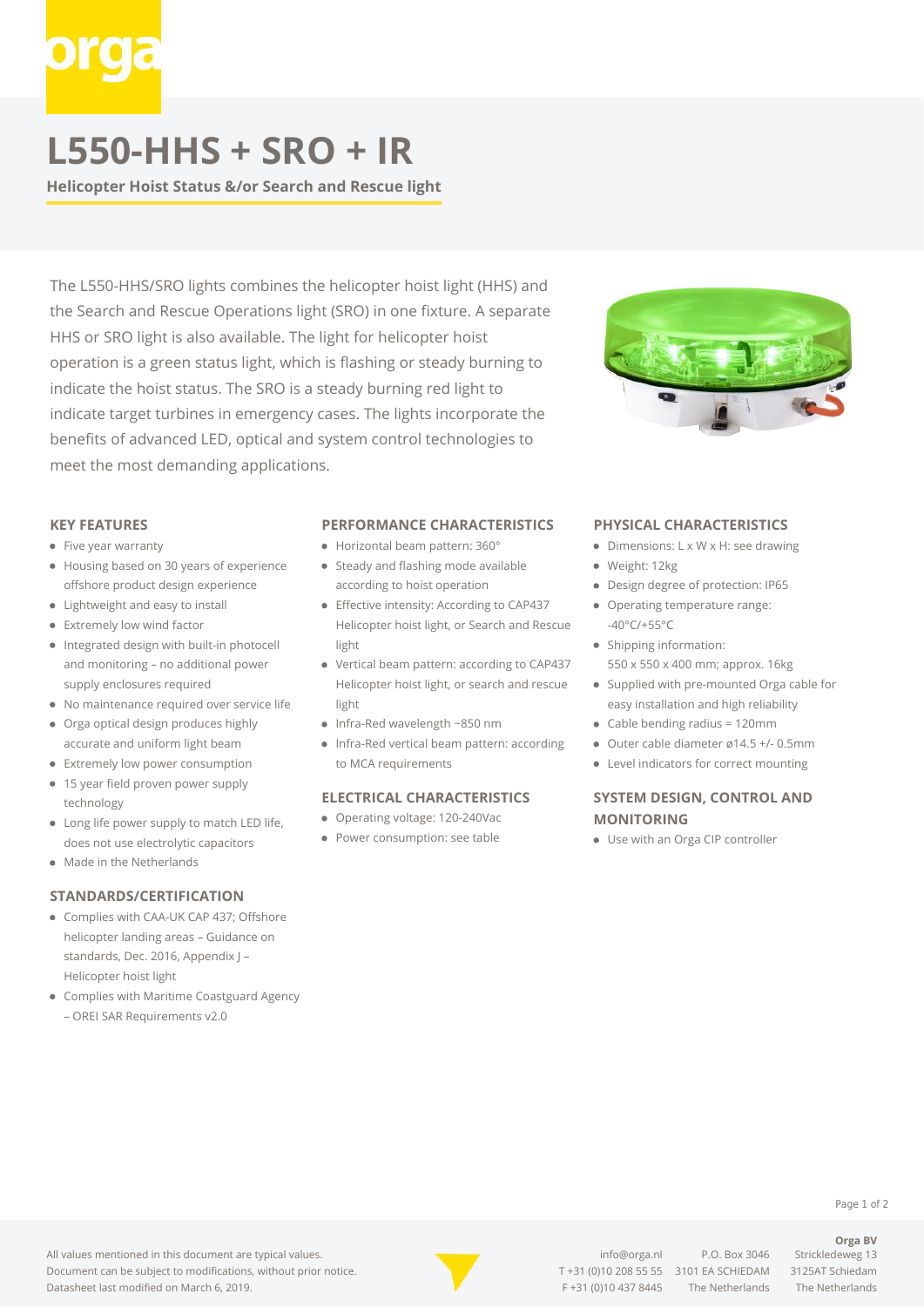# **L550-HHS + SRO + IR**

**Helicopter Hoist Status &/or Search and Rescue light**

| <b>Product</b>    | <b>Additional information</b> |     |       |                 |
|-------------------|-------------------------------|-----|-------|-----------------|
| <b>Type</b>       | Power consumption (W) @ 20°C  |     |       | <b>Standard</b> |
|                   | <b>Off</b>                    | Day | Night |                 |
| HHS flashing mode | 6                             | 23  |       | <b>CAP437</b>   |
| HHS steady mode   | 6                             | 23  |       | <b>CAP437</b>   |
| SRO mode          | 6                             | 53  | 53    | <b>MCA</b>      |
| SRO-IR mode       | b                             | 57  | 57    | <b>MCA</b>      |

| Type            | HHS mode | SRO mode |
|-----------------|----------|----------|
| L550-HHS        |          |          |
| <b>L550-SRO</b> |          |          |
| L550-SRO-IR     |          |          |
| L550-HHS/SRO    |          |          |

Page 2 of 2

**Orga BV**

All values mentioned in this document are typical values. Document can be subject to modifications, without prior notice. Datasheet last modified on March 6, 2019.



[info@orga.nl](mailto:info@orga.nl) P.O. Box 3046 Strickledeweg 13 T [+31 \(0\)10 208 55 55](#page--1-0) 3101 EA SCHIEDAM 3125AT Schiedam F +31 (0)10 437 8445 The Netherlands The Netherlands